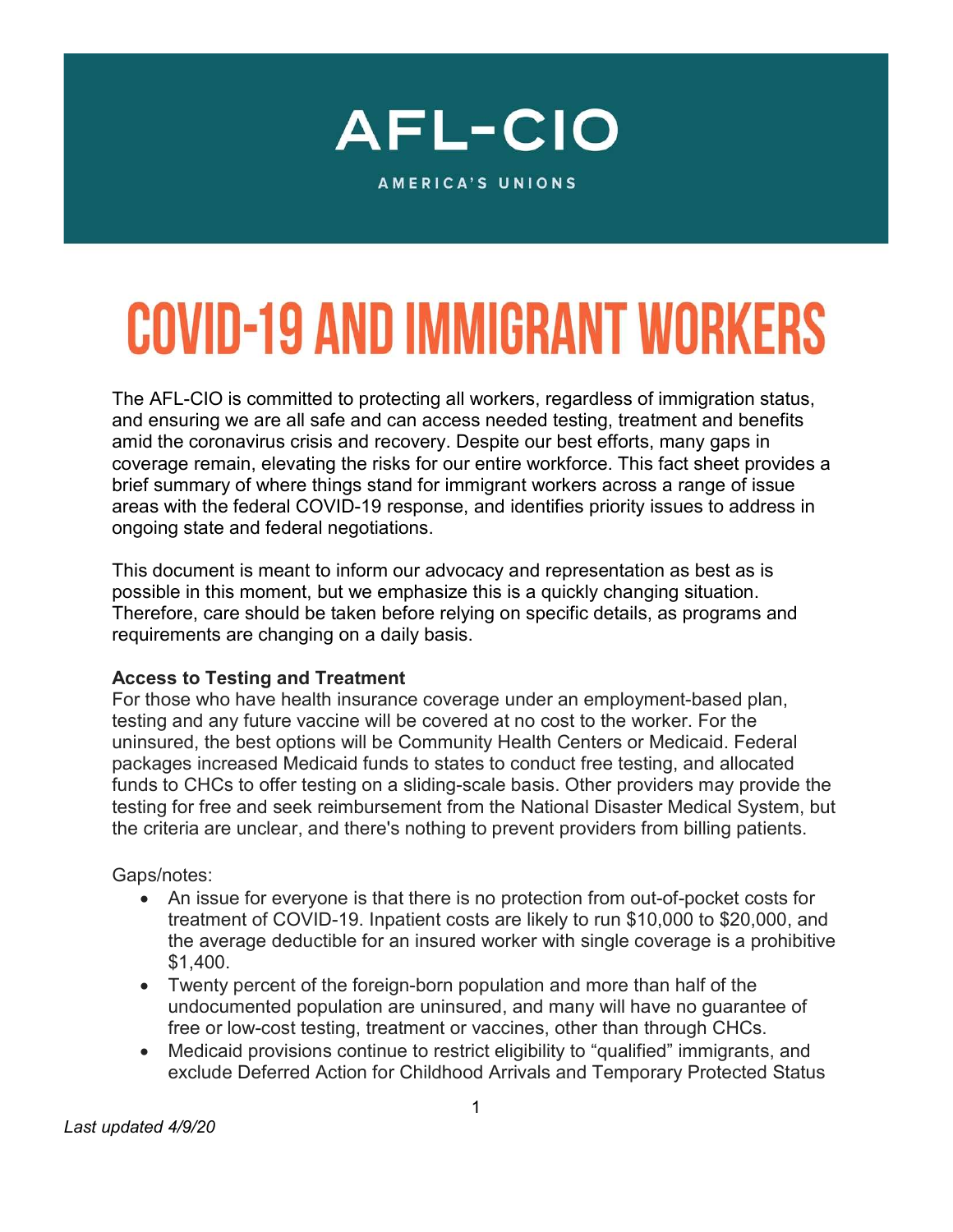holders, other undocumented individuals and most of those who have had green cards for less than five years.

# Paid Sick Leave and Family Medical Leave

The federal package provides up to 80 hours of paid sick leave at full salary (up to a \$511 per day maximum) for COVID-19 illness, self-quarantine or while seeking a medical diagnosis; up to 80 hours of paid sick leave at two-thirds of salary (up to a \$200 per day maximum) to care for another person with COVID-19 illness or in selfquarantine; or a combined 12 weeks of paid sick leave and expanded family leave at two-thirds of salary (again, up to a \$200 per day maximum) for employees who must care for a child whose school or child care is closed for a COVID-19-related reason.

Gaps/notes:

- Paid leave provisions do not apply to private businesses with 500 or more employees, including many union shops and immigrant-dense industries.
- The Department of Labor has issued a rule allowing businesses with less than 50 employees to self-certify that they cannot meet the paid leave requirement related to caring for a child whose school or child care is closed and from the expanded family leave requirement because providing such benefits would jeopardize the viability of the business as a going concern, even though the federal government reimburses all wages paid for leave under this program. More than half of noncitizens whose income is below 150% of the poverty level are estimated to work in small firms.
- There are no explicit immigrant exceptions to these provisions, but they only help those working in the formal economy and in a traditional employment relationship.
- Unions are preparing now to prevent reverification and other forms of retaliation at the point of rehire or return to work. Please alert the national AFL-CIO to any immigration status-related retaliation cases your members encounter.

# Unemployment Insurance

The package provides \$1 billion in emergency grants to states to provide and process unemployment insurance, and a \$600/week increase to state UI benefits for up to four months. It also creates new Pandemic Unemployment Assistance, which covers certain workers who are ineligible for regular UI (part-time workers, those who are selfemployed, independent contractors, those with a limited recent work history, and others) and pays at one-half of state average benefits plus \$600/week. Individuals who have the ability to telework with pay, or who are receiving sick leave or other paid leave benefits, are excluded. The package provides up to 39 weeks of benefits.

Gaps/notes:

 To be eligible for UI, individuals must be work authorized to be considered "ready and available to work." This should cover DACA and TPS holders who are still in status, but will leave out the majority of the undocumented population.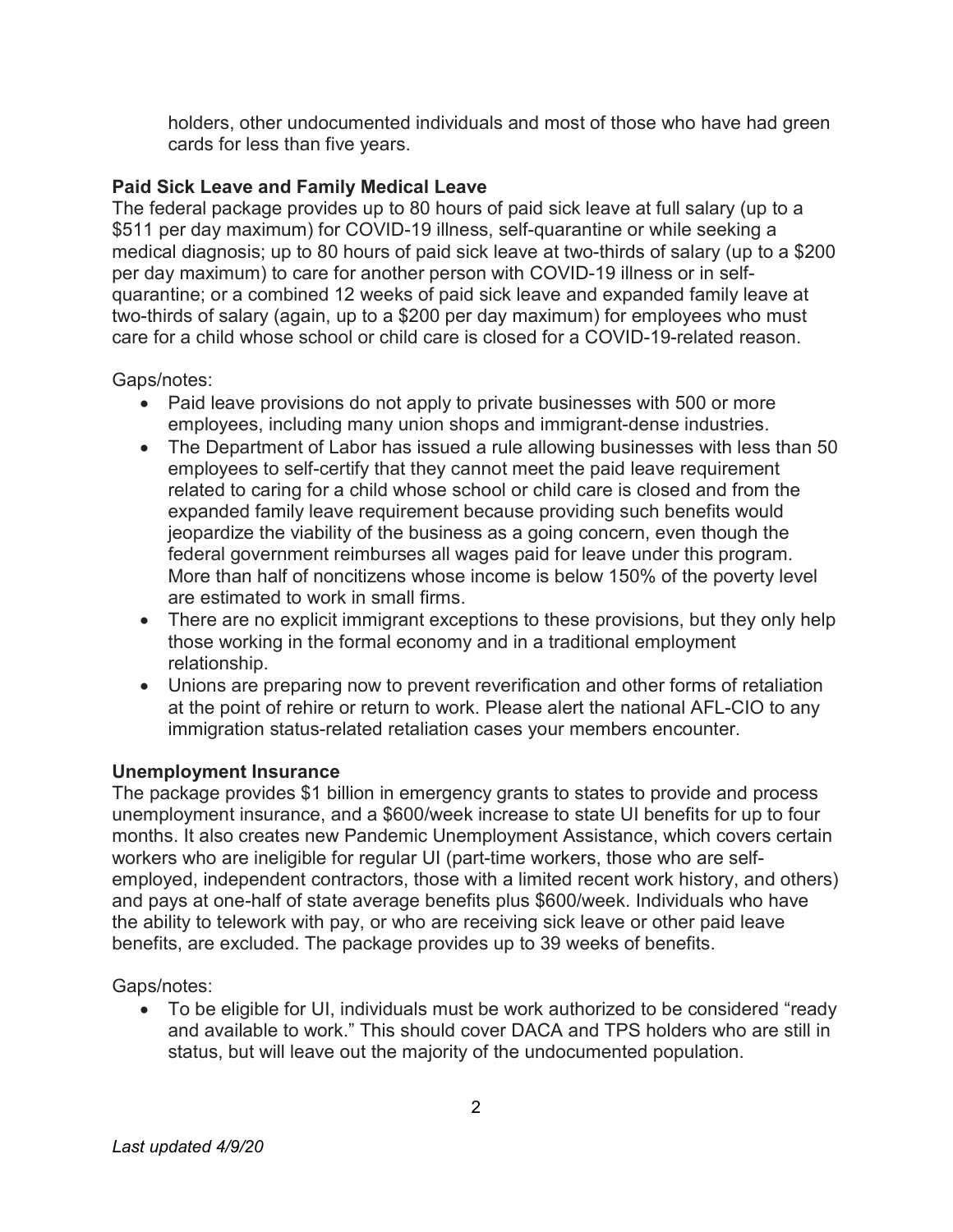States have limited potential to experiment with UI programs due to restrictions that come with federal funding for plan administration.

# One-Time Cash Payment

The package provides a \$1,200 payment per adult and \$500 per minor child, provided that all adults in the household have a work-eligible Social Security number (the income cap for eligibility is \$75,000 for individuals, \$112,500 for head of households and \$150,000 for joint filers). Taxable income is not required to claim this benefit.

# Gaps/notes:

- Taxpayers who file with an Individual Tax Identification number will not be eligible, nor will any other member of their household, including U.S. citizen children.
- The reality of these restrictions increases the importance of broad-based and status-blind relief options, such as food banks and eviction bans. Some \$450 million was allocated for food banks, and unions are mapping where and how emergency food assistance will be available in our communities. Eviction protections also were included in the federal packages, but they leave many renters vulnerable.

# Nutrition Assistance

All employment and training requirements for the Supplemental Nutrition Assistance Program are lifted until a month after the COVID-19 emergency declaration is lifted. In states that have declared an emergency or disaster, the U.S. Department of Agriculture must provide emergency allotments to SNAP households.

Gaps/notes:

- SNAP assistance is denied to "not qualified" immigrants, including DACA and TPS holders, other undocumented individuals and most of those who have had green cards for less than five years.
- The public charge rule has not been suspended, so acceptance of SNAP benefits would be treated as a negative factor in future status adjustment or family sponsorship applications for household members.

# **Public Charge**

In February, a punitive new rule went into effect, greatly expanding the criteria under which people can be denied entry or permanence based on the premise they are or will become dependent on public benefits. This rule already has had a chilling effect on immigrant families accessing needed services and programs for which they are eligible. In this time of elevated need and uncertainty, it is important for workers to understand which programs will be considered in a future public charge determination for themselves and their families, and which will not.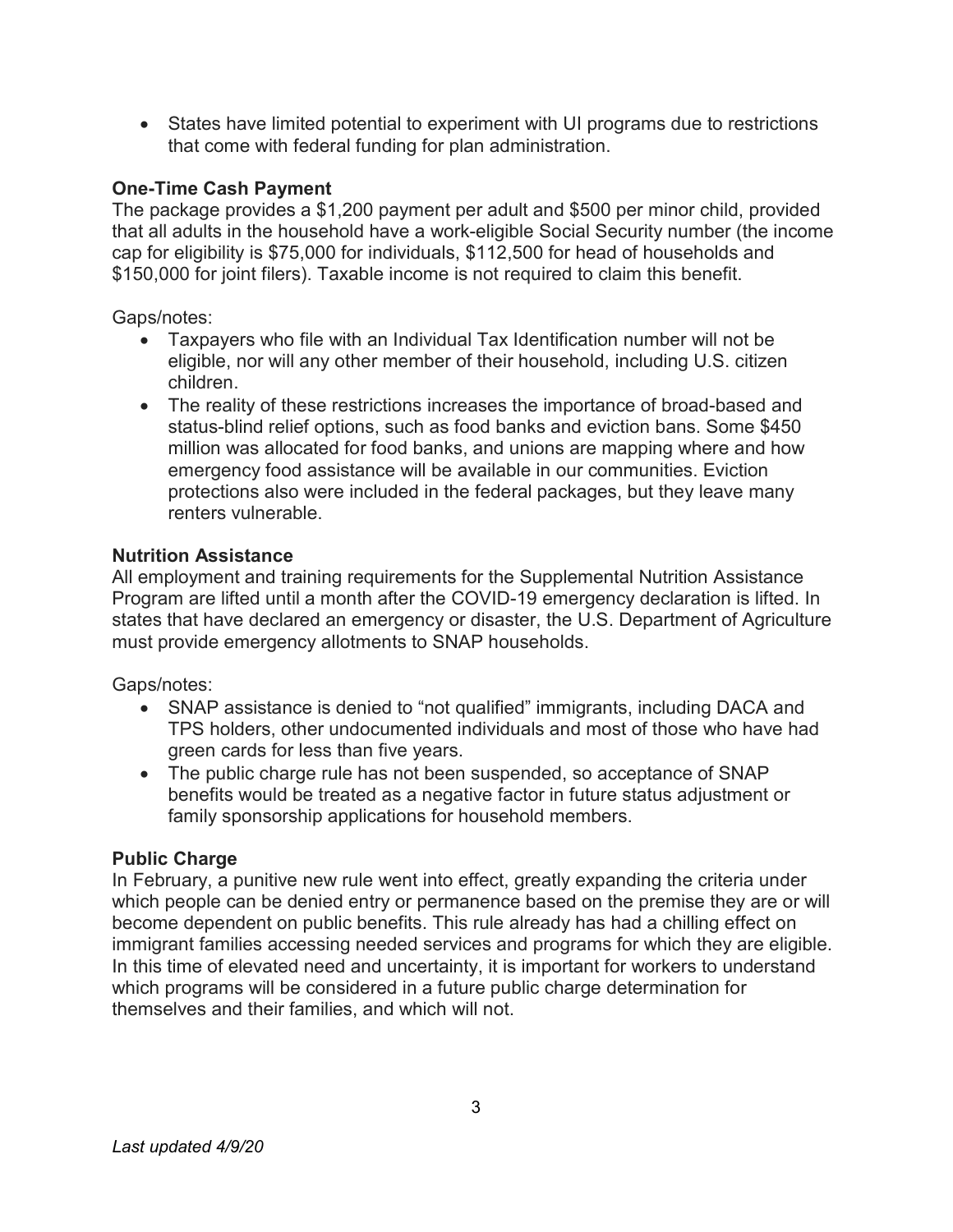## Factor in Public Charge

- Cash Assistance (TANF)
- Nutrition Assistance (SNAP)
- Housing Subsidies
- Medicaid

## TPS and DACA

## NOT a Factor in Public Charge

- Unemployment Insurance
- COVID Testing
- One-Time Cash Payments
- CHC or Emergency Room Care

There are more than 1 million workers with DACA and TPS who should be eligible for paid leave, UI and stimulus checks, but who will remain ineligible for Medicaid, SNAP or other public benefits. The courts have stopped hearing cases, but still are issuing decisions, so the injunctions blocking the termination of these vital programs could be lifted any day. Indeed, the Supreme Court has signaled it likely will issue decisions in all pending cases earlier than usual—perhaps by the end of April—rather than wait until the end of June this year, accelerating the timeline in which 800,000 DACA-mented workers (including more than 25,000 health care professionals) could lose their status and work permits.

## Gaps/notes:

- Given the closure of U.S. Citizenship and Immigration Services offices, there has been a call to auto-extend any DACA or TPS work permits that would expire in the coming year. These provisions were introduced in the House, but did not survive the Senate negotiations.
- Unions are ready to issue statements decrying bad court decisions and committing to continue to stand with and fight for all workers. The AFL-CIO and the Working Families United coalition will circulate resource materials to help unions interpret the decisions and support workers who will risk losing status.

# Visa Issuance and Travel Restrictions

In the context of border closures and worldwide travel restrictions, nearly all processing of family and humanitarian visas has ground to a halt. USCIS is, however, granting temporary work visas to returning H-2A and H-2B migrants on the basis that they are essential workers. No enhanced safety or health coverage protocols have been established to protect these essential workers, and untold thousands of migrants in a range of occupations and visa categories currently are trapped in U.S. communities with no work, no paycheck and no ability to return home.

# Gaps/notes:

- The Departments of Homeland Security, Labor and State need to clarify whether temporary work visa issuance will continue amid the crisis, and what protocols will be put in place to protect work visa holders and those who work alongside them.
- Unions facing layoffs should review the job orders posted on seasonaljobs.dol.gov to identify potential work opportunities in their sector or region.
- Given campus and business shutdowns, international student workers risk losing their status, and their unions are pushing for extensions.